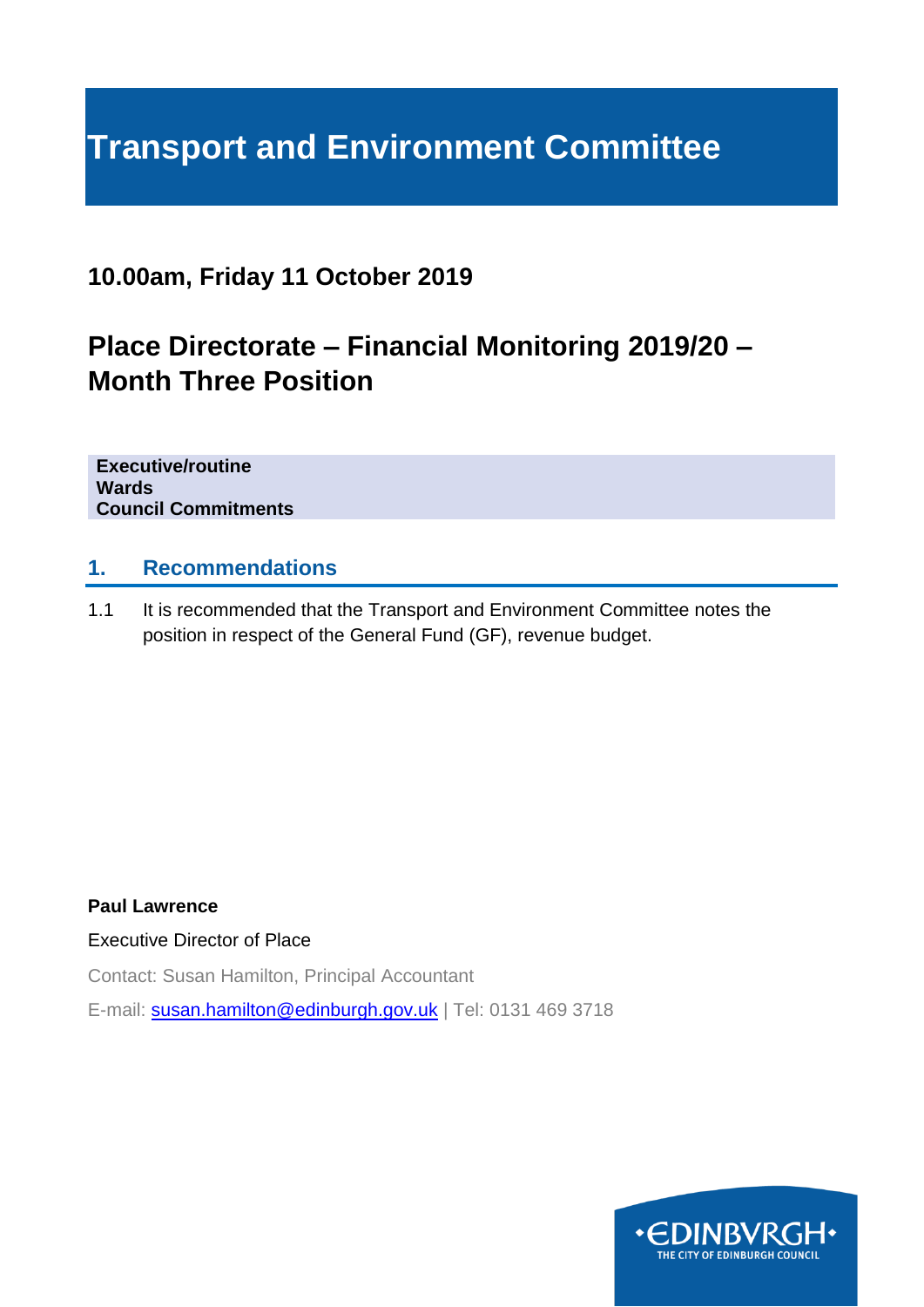**Report**

## **Place Directorate – Financial Monitoring 2019/20 – Month Three Position**

## **2. Executive Summary**

2.1 As at month three, a residual pressure of £1.236m remains in the Place GF revenue budget. Place Directorate remain fully committed to taking the necessary actions to deliver approved savings and address identified operational cost pressures and are actively developing their budget management strategy and framework to bring the Place revenue budget towards balance.

#### **3. Background**

- 3.1 The total 2019/20 approved gross GF revenue budget for the Place Directorate is £236.511m. The net budget is £43.543m after adjusting for income from other parts of the Council, external grants and other income. This budget is net of £8.975m of additional savings (excluding the in-year efficiencies requirement) approved by Council in February 2019.
- 3.2 This report provides an update on financial performance against the above.

#### **4. Main report**

#### **Place Directorate GF – Revenue Budget**

- 4.1 As reported to Finance and Resources Committee on 15 August 2019, Place Senior Management (SMT) and Divisional Management Teams are continuing work to address the financial challenge faced by the Directorate. A budget management strategy has been formulated and is being further developed to address the required efficiency measures of £2.810m and £9.366m of identified pressures.
- 4.2 A suite of management action has been identified and is being implemented which will address efficiency measures and £8.130m of identified pressures if fully delivered. This leaves an unfunded residual budget pressure at month three of £1.236m. The management actions to address corporate efficiency targets and pressures are shown within Appendix 1.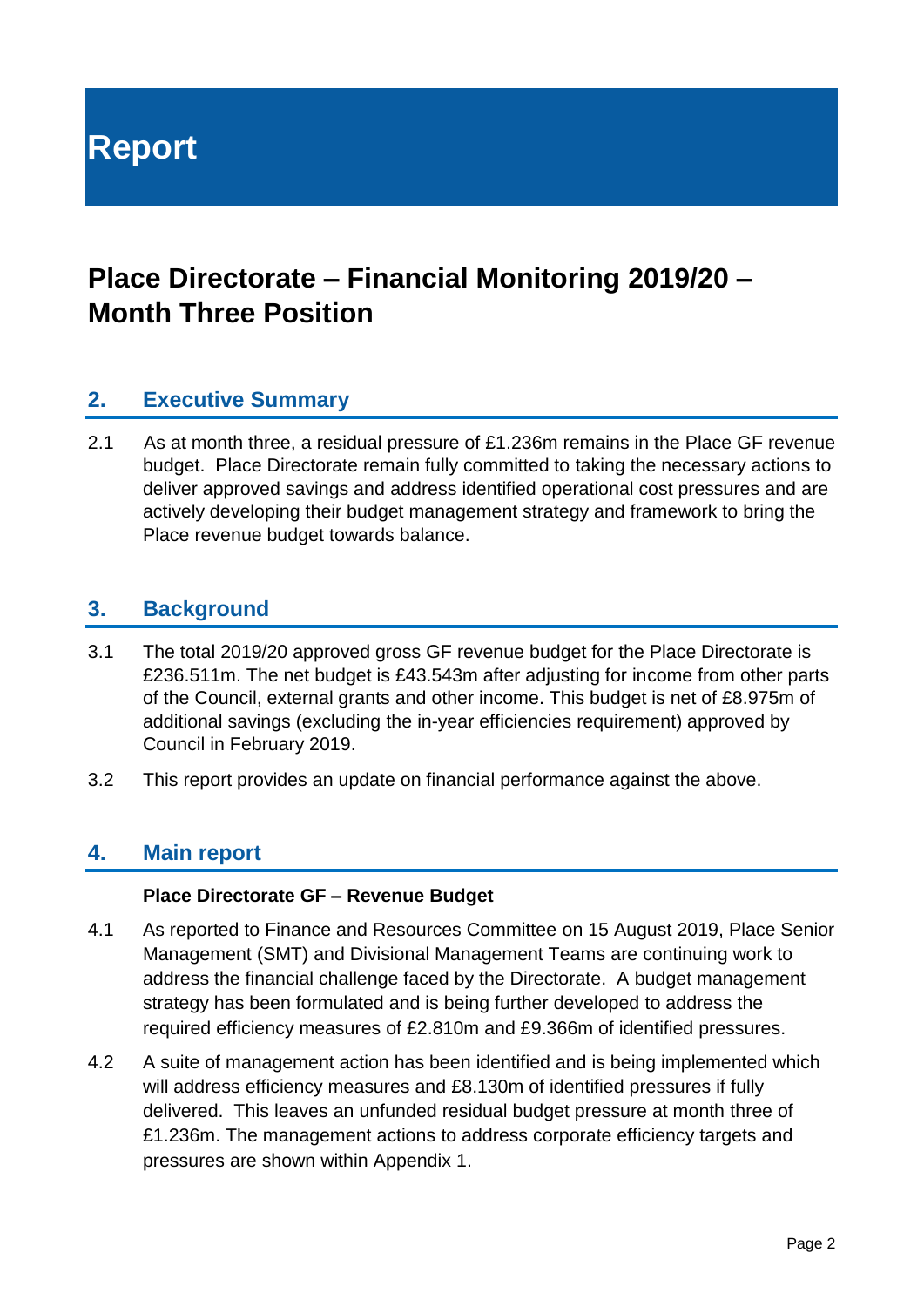- 4.3 The revenue budget approved by Council in February 2019 requires Place Directorate to achieve incremental savings of £8.975m in 2019/20. The sum of these approved savings and management action to address efficiency targets and pressures is £19.915m. A red, amber, green (RAG) analysis is regularly undertaken in consultation with Heads of Service of these measures. This is shown within Appendix 1. Delivery of all savings is monitored monthly by the Place SMT. At month three this indicated that 80% of these savings (£15.868m) were assessed as green or amber with those at red totalling £4.047m. The month three position assumes that all actions in Appendix 1 will be realised in year.
- 4.4 Appendix 1 relates to the Place Directorate as a whole. Pertinent elements at month three which should be brought to the attention of this Executive Committee are set out in Table 1.

| <b>Management</b><br><b>Action</b>                                                                                        | £000<br>Red | <b>Narrative</b>                                                                                                                                                                                                                                                     |
|---------------------------------------------------------------------------------------------------------------------------|-------------|----------------------------------------------------------------------------------------------------------------------------------------------------------------------------------------------------------------------------------------------------------------------|
| <b>Parking Action</b><br>Plan Phase 2.                                                                                    | 299         | This relates to implementation of city centre<br>Sunday parking charges and expansion of<br>controlled parking zones. The Transport<br>Regulation Order (TRO) has not yet been<br>lodged to enable changes. This is partly<br>mitigated by other enforcement income. |
| <b>Joint Procurement</b><br>of Waste<br>Contracts.                                                                        | 163         | This relates to contractual arrangements with<br>other Local Authorities. Negotiations are<br>underway but not concluded. £0.163m<br>assessed at red reflects the impact of a three-<br>month delay in agreement of terms.                                           |
| <b>Transport Review.</b>                                                                                                  | 250         | This relates to the organisational review of the<br>Transport service. Work is ongoing but as yet<br>not fully achieved to deliver the new structure<br>and service improvements on a cost neutral<br>basis.                                                         |
| T&E Part; some<br>approved savings,<br>efficiencies and<br>mitigations impact<br>more than one<br>Executive<br>Committee. |             | Pertinent elements within the scope of this<br>Committee include reduction in cost of waste<br>disposal contracts, income from street and<br>environmental enforcement and Place<br>Management senior management review.                                             |

### **Table 1. Transport and Environment Executive Committee related** - **19/20 Approved Savings, Efficiency Savings or Mitigations assessed as red.**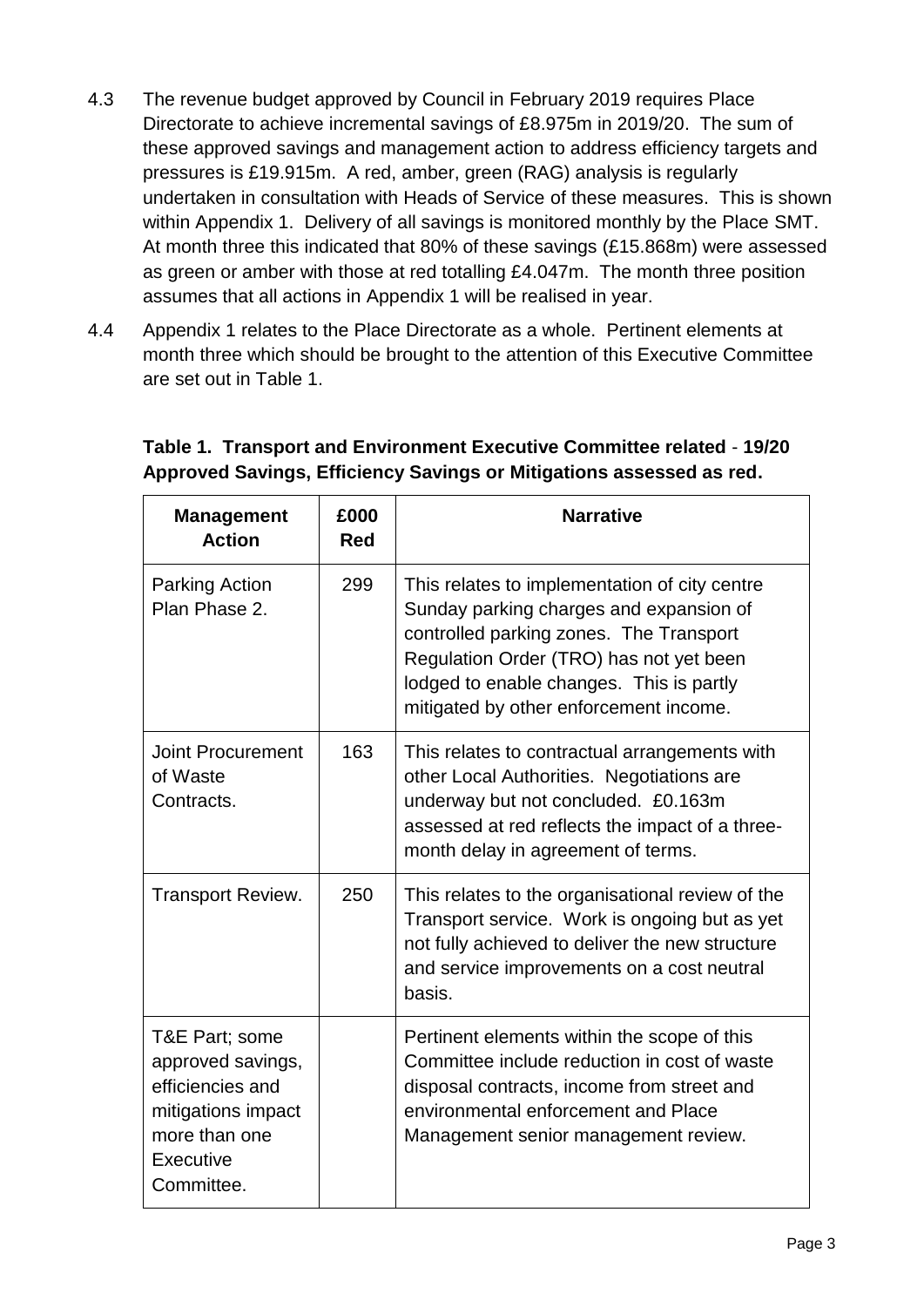- 4.5 Progress has been made by Place Directorate in terms of making positive inroads to addressing the financial challenge within the first quarter of 2019/20. In addition to monthly reporting of the budget position to Place SMT the comprehensive annual budget realignment exercise commenced in 2018/19 has been undertaken in 2019/20 and will be followed up with a robust mid-year review in October.
- 4.6 This will provide confidence that the budget realignment undertaken earlier in 2018/19 and the associated budget management strategy are based on sound principles on which to increase budget sustainability going forward.

## **5. Next Steps**

- 5.1 Place Directorate is committed to delivering mitigating management action to address identified budget pressures on an ongoing basis and will continue to report on progress towards the delivery of a balanced budget.
- 5.2 In addition to the introduction of realigned budgets and half-year reviews, a more strategic approach is being implemented in terms of budget management and Place SMT is looking to the 2019/20 budget management strategy as part of a rolling process not confined to the current financial year.
- 5.3 The reported month three position in respect of the GF revenue budget assumes full delivery of approved savings and management action to address identified financial pressures and risks. Work must be prioritised to treat risks associated with delivery of the measures specified within Appendix 1 as a minimum.
- 5.4 Given the trends observed in recent years, it is felt prudent to incorporate delivery risk contingencies based both on past years' experience and the specific Finance assessments. A council-wide risk contingency has been reported to Finance and Resources Committee pending development of a clearer service monitoring position over the coming months.
- 5.5 The Executive Director of Place is fully committed to making all efforts to identify management action to reduce the budget pressures. However, given the magnitude of these pressures, there is the potential for a significant level of overspend. A clearer monitoring position will be established in the coming months as mitigation measures are implemented.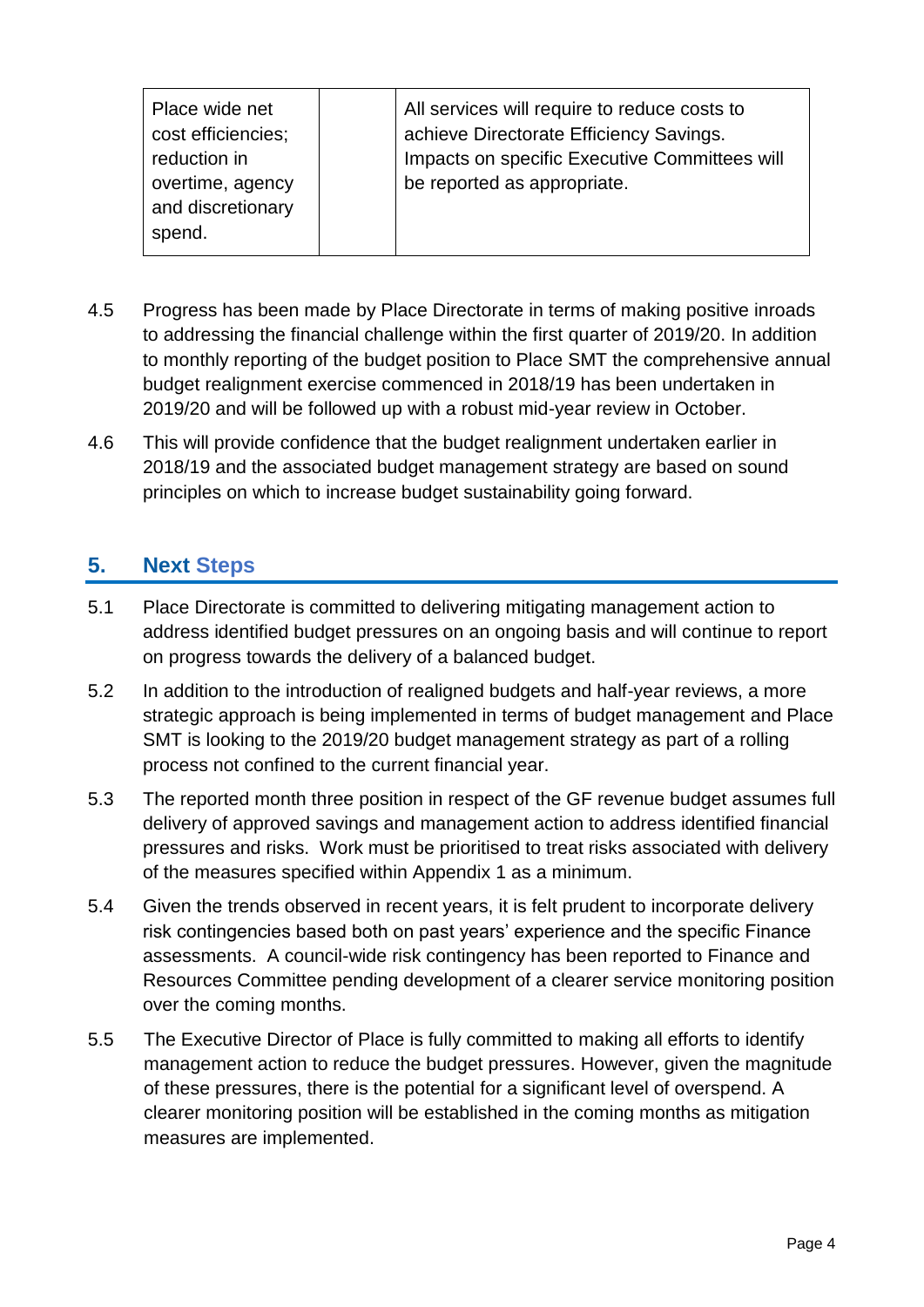## **6. Financial impact**

6.1 The Council's Financial Regulations set out Executive Directors' responsibilities in respect of financial management, including regular consideration of their service budgets. The position set out in the report indicate pressures arising within the Place Directorate which require to be addressed.

## **7. Stakeholder/Community Impact**

7.1 Consultation was undertaken as part of the budget setting process.

## **8. Background reading/external references**

- 8.1 Finance and Resources Committee, [1 February 2019](https://democracy.edinburgh.gov.uk/Data/Finance%20and%20Resources%20Committee/20190201/Agenda/$full_meeting_papers_-_finance_and_resources_committee_-_1_february_2019.xls.pdf)
- 8.2 Report to Finance and Resources Committee, 15 August: [Revenue Monitoring](https://democracy.edinburgh.gov.uk/mgIssueHistoryHome.aspx?IId=6691)  [2019/20](https://democracy.edinburgh.gov.uk/mgIssueHistoryHome.aspx?IId=6691) – Period three report.

### **9. Appendices**

9.1 Appendix 1 – Place Directorate: General Fund Approved Revenue Budget Savings 2019/20 – Month Three Position.